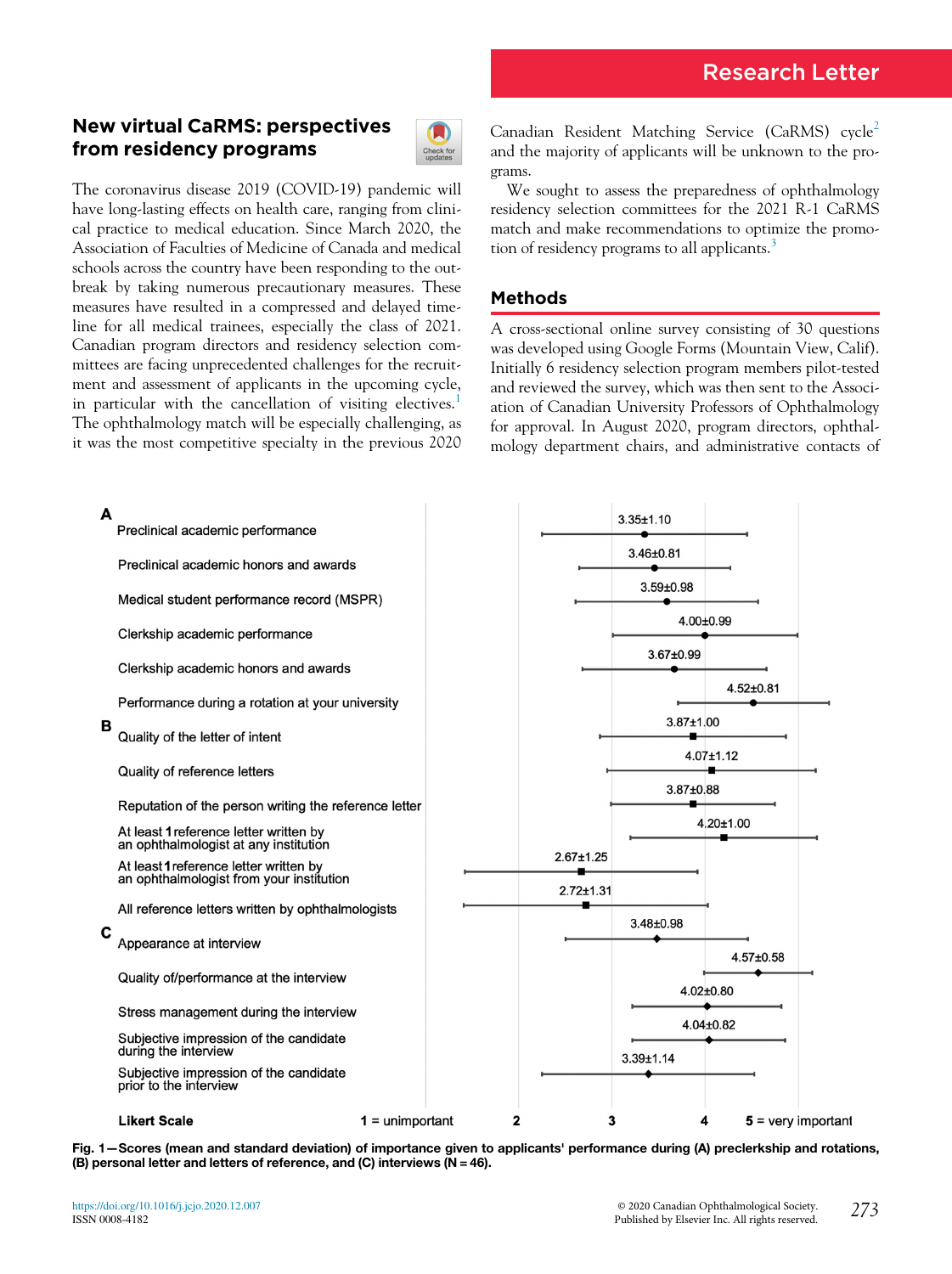<span id="page-1-0"></span>

Fig. 2—Perception regarding effects of COVID-19 on 2020–2021 residency match: (A) process by residency committee selection members (N = 45); (B) program promotion by current residency program directors (N = 13).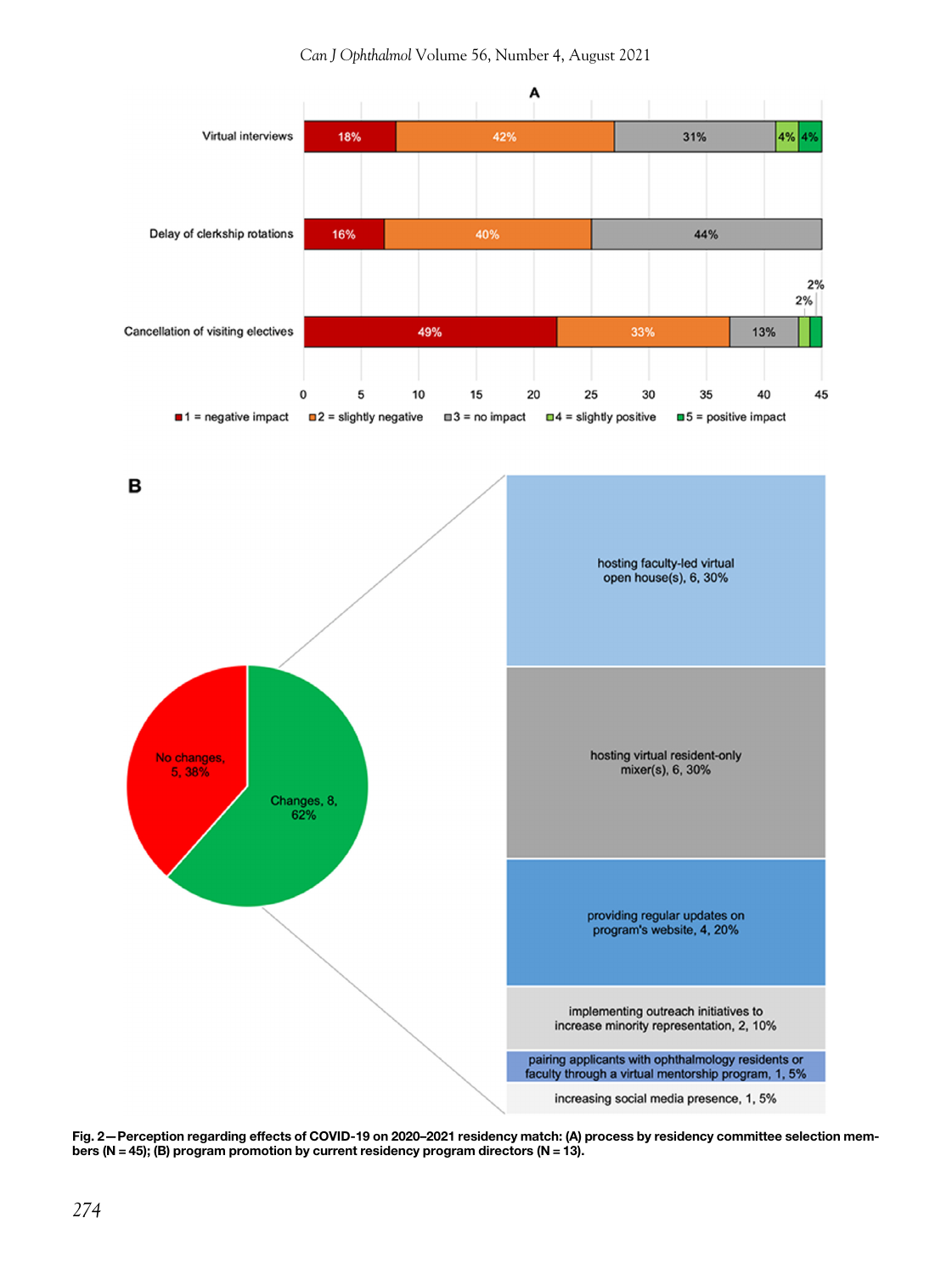all 15 Canadian ophthalmology programs received an invitation to complete the approved version of the survey in French or English. This email requested that the survey be forwarded to all members of their selection committees. To maximize response rate, follow-up emails were sent up to 4 times (Supplementary Material 1, available online). The survey platform was active for 6 weeks (August 12, 2020 to September 23, 2020). An adequate response rate was deemed to be at least 2 members from each residency selection committee. $4,5$  $4,5$  $4,5$ 

#### Results

Forty-six ophthalmologists responded to the survey (12 in French and 34 in English). All 15 ophthalmology residency programs had at least 2 responses from selection committee members, including 15 program directors and 10 department chairs (Supplementary Material 2 available online).

According to respondents, the top 3 most important aspects of CaRMS in years before COVID-19 were respectively quality and (or) performance at the interview, performance during a rotation at the university where the interview was held, and at least 1 reference letter written by an ophthalmologist at any institution ([Fig. 1\)](#page-0-0). Pursuing ophthalmology rotations was considered important for 95.7% of respondents. The cumulative ideal total duration of ophthalmology rotations was 5 to 6 weeks (34.8%), followed by 7 to 8 weeks (30.4%), 3 to 4 weeks (21.7%), 1 to 2 weeks  $(6.5\%)$ , and  $>8$  weeks  $(2.2\%)$ . More specifically, pursuing an ophthalmology rotation at the residency selection committee member's institution was deemed to be important by 93.5% of all respondents.

In our survey, 45 residency selection committee members rated the effects of COVID-19 on the CaRMS process. On a scale of 1 (negative) to 5 (positive), cancellation of visiting electives had a mean score of 1.76 and standard deviation (SD) of 0.93, the delay of clerkship rotations had a mean score of 2.29 and SD of 0.73, and virtual interviews was associated with a mean score of 2.36 and SD of 0.98 [\(Fig. 2](#page-1-0)A).

<span id="page-2-1"></span><span id="page-2-0"></span>We further assessed whether current program directors were considering changes to allow all 2020 to 2021 applicants an opportunity to gain exposure to residency programs: Five (38.5%) of the current program directors were not considering any changes to their program promotion, whereas the remaining 8 (61.5%) were considering changes, as listed in [Figure 2B](#page-1-0).

#### <span id="page-2-2"></span>Discussion

<span id="page-2-3"></span>Similar to previous literature, $6$  the most important aspects of the traditional CaRMS application are related to applicant interviews, academics, and letters (personal letters and letters of reference; [Fig. 1](#page-0-0)). However, class of 2021 students are unable to do external rotations or in-person interviews. Ophthalmology rotations at their home institution may be shorter than the ideal cumulative duration of 5 to 6 weeks. Because of limited spaces, clerks are not even guaranteed an ophthalmology rotation in their home institution; thus obtaining a strong reference letter from an ophthalmologist may prove challenging.

At the time of survey collection, only 61.5% of ophthalmology program directors are considering changes to allow all  $2020-2021$  applicants gain some form of exposure to their program ([Fig. 2](#page-1-0)B). The top 3 changes include facultyled virtual open houses, virtual resident-only mixers, and regular updates on the program's website. We further encourage them to increase the number of opportunities (i.e., minority outreach initiatives, virtual mentorship programs, increased social media presence) to allow students to learn about their program, network with current faculty and residents, and overcome some of the challenges of the virtual 2021 match. $7-9$  $7-9$  $7-9$ 

#### Supplementary Materials

Supplementary material associated with this article can be found, in the online version, at doi[:10.1016/j.](https://doi.org/10.1016/j.jcjo.2020.12.007) [jcjo.2020.12.007.](https://doi.org/10.1016/j.jcjo.2020.12.007)

### Anne Xuan-Lan Nguyen,\*<sup>†</sup> Ian Clark,<sup>‡</sup> Karim F. Damji,§ Patrick Hamel,\* Marie-Lyne Belair,\* Emilie Goodyear,\* Isabelle Hardy, MD\*

\*Department of Ophthalmology, Universite de Montreal, Montréal, Que; <sup>†</sup>Faculty of Medicine, McGill University, Montréal, Que; <sup>‡</sup>Department of Ophthalmology, University of Manitoba, Winnipeg, Man; <sup>§</sup>Department of Ophthalmology and Visual Sciences, University of Alberta, Edmonton, Alta.

Originally received Oct. 10, 2020. Final revision Nov. 21, 2020. Accepted Dec. 10, 2020.

Correspondence to: Isabelle Hardy, MD: [isabelle.hardy@umontreal.ca](mailto:isabelle.hardy@umontreal.ca).

#### References

- 1. The Association of Faculties of Medicine of Canada. AFMC principles and guidelines in the era of COVID-19 2020. Available from: [afmc.ca/en/priorities/covid19](http://afmc.ca/en/priorities/covid19).
- 2. Canadian Federation of Medical Students. The Matchbook 2020. Available from: [www.cfms.org/what-we-do/education/](http://www.cfms.org/what-we-do/education/cfms-matchbook) [cfms-matchbook.](http://www.cfms.org/what-we-do/education/cfms-matchbook)
- 3. Canadian Resident Matching Service. CARMS R-1 Main Residency Match 2020. Available from: [www.carms.ca/](http://www.carms.ca/match/r-1-main-residency-match/) [match/r-1-main-residency-match/](http://www.carms.ca/match/r-1-main-residency-match/)
- 4. [Nguyen DD, Lee JY, Domes T, et al. Survey of Canadian urol](http://refhub.elsevier.com/S0008-4182(20)30841-3/sbref0004)[ogy programs: which aspects of the Canadian Residency](http://refhub.elsevier.com/S0008-4182(20)30841-3/sbref0004) [Matching Service \(CaRMS\) application are the most impor](http://refhub.elsevier.com/S0008-4182(20)30841-3/sbref0004)[tant? Can Urol Assoc J 2020;14:169](http://refhub.elsevier.com/S0008-4182(20)30841-3/sbref0004)–73.